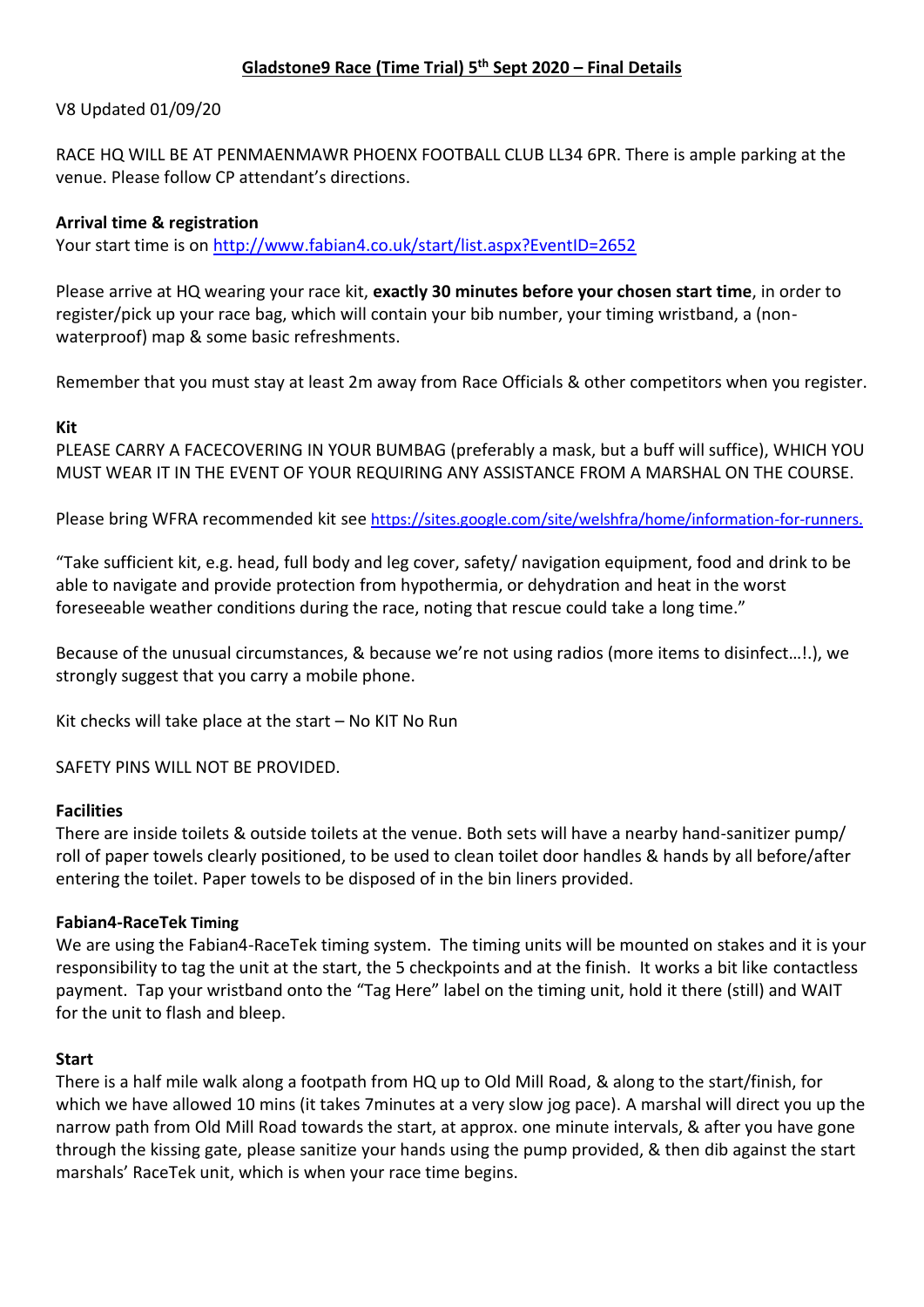IF YOU ADHERE TO OUR TIMINGS, THERE SHOULD BE NO NEED FOR ANY DEGREE OF CONGREGATION AT THE ROAD/PATH JUNCTION.

BE AWARE THAT PEDESTRIANS USE THIS NARROW PUBLIC FOOTPATH, & IT'S QUITE LIKELY THAT SOME OF YOU WILL ENCOUNTER PEDESTRIANS AS YOU WALK FROM THE ROAD/TRACK JUNCTION TO THE START & ALSO ON THEVERY FIRST SECTION OF THE RACE ROUTE.

\*\*\*IT IS IMPERATIVE THAT YOU GIVE THE PUBLIC RIGHT OF WAY & MAINTAIN AS MUCH SEPARATION FROM THEM AS YOU POSSIBLY CAN\*\*\*

So just to confirm, this is a Time Trial format with approx. 1 minute separation between starters.

## **Route**

There are 5 compulsory CPs, which must be visited in order. The marshal at each CP will have attached the RaceTek unit to a stake, which will be positioned in the ground, & will supervise your 'dibbing' from a suitable distance. There will also be one or two other marshals dotted around the course if we have sufficient manpower.

There are 4 gates on the course  $-2$  will be open, & 2 will have kissing gates next to them. We recommend that you use your foot or your elbow to open/close these kissing gates in order to minimise hand contact.

### **Finish**

At the finish of the course, the finish marshal will tap his/her unit as you cross the line – THAT TAP STOPS YOUR RACE TIME. Proceed slowly down the funnel to the finish unit, against which you need to dib, in order to link the finish time to you. Then you will need to remove your RaceTek wristband & drop it into the large plastic box on the ground. There will be no water or refreshments at the finish, in order that we can adhere to our social distancing commitment, so please then go thru the kissing gate, sanitize your hands using the pump provided, then proceed down the path back down to Old Mill Road & HQ.

\*\*\* My 'responsibility' for you as a competitor finishes at this point! \*\*\*

### **Public Bar**

The club has a (COVID-19 risk-assessed) public bar which will be serving hot & cold drinks all day – inside & outside - and we'd love it to have some custom, but please maintain a 2m separation at all times.

### **Results**

Results will not be displayed at HQ, so as not to encourage any degree of congregation, but your result will be available online here [https://www.racetek-live.co.uk/website/public\\_results/](https://www.racetek-live.co.uk/website/public_results/) as soon as you have dibbed the finish unit. There will be no presentation. A voucher will be posted to the first overall Male and Female after the event. All the profit will be donated to local charities, & a small sum will be given to the football club committee, which has very kindly agreed to loan us their excellent facilities free of charge.

ABOVE ALL ELSE, PLEASE REMEMBER THAT WE WILL BE 'ON SHOW' TO THE LOCAL RESIDENTS BOTH AT HQ & ON ROUTE TO/FROM THE START, & SO WE HAVE AN OBLIGATION TO BE RESPECTFUL TO OTHERS WHO MAY HAVE MIXED FEELINGS ABOUT HOLDING EVENTS SUCH AS OUR RACE. WE ARE ALSO LIKELY TO BE OF INTEREST TO THE REST OF THE FELL-RUNNING COMMUNITY VIA THE VARIOUS SOCIAL MEDIA PLATFORMS, SO PLEASE, PLEASE, PLEASE ADHERE TO OUR RULES AT ALL TIMES & USE YOUR COMMON SENSE, SO AS NOT TO RISK PERMISSION BEING GRANTED/PERMITS BEING GIVEN TO RACES WHICH ARE IN THE PLANNING STAGE….

Thanks to Pen Phoenix, Fabian4 Online Entry, Penmaenmawr Town Council, Spar Penmaenmawr, Caffi Siabod, The Peacock Lounge, Capelulo & Fletcher & Poole Estate Agents for their much-appreciated